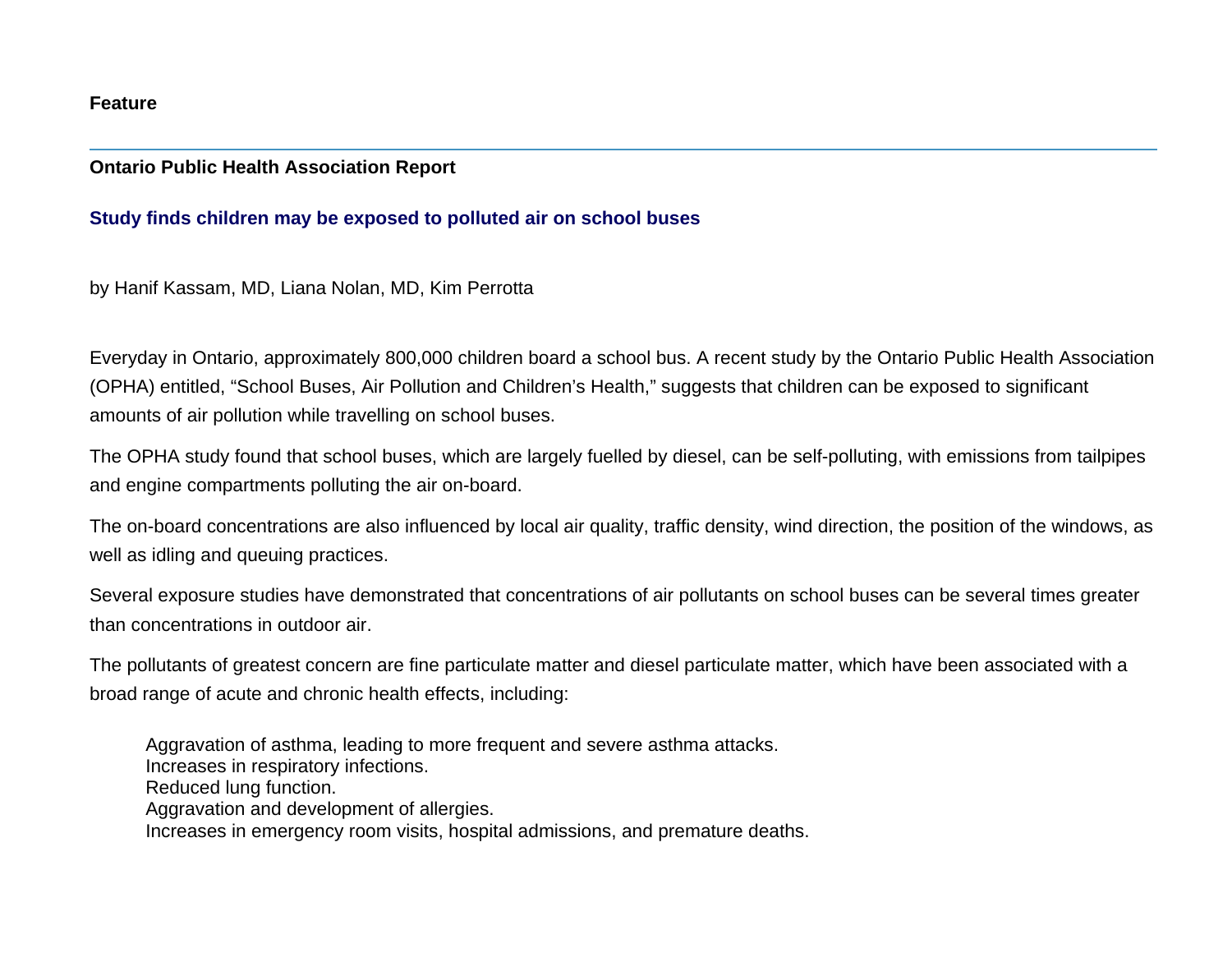An increased incidence of chronic heart and lung diseases, including lung cancer.

These exposures are of particular concern because they involve children whose lungs are still developing.

Numerous studies have demonstrated that children are more sensitive to the acute and chronic effects of air pollution than adults. In addition, with an asthma rate of 12 per cent among Canadian children, there could be as many as 96,000 asthmatic children riding school buses in Ontario.

Air pollution studies have clearly demonstrated that asthmatic children are particularly vulnerable to air pollution.

Most children only spend a short period of time on the bus each day. However, given the number of children exposed, and the high levels of exposure that can be encountered, school bus emissions represent a significant public health concern.

This is a health risk that can be reduced. Technologies exist to significantly diminish on-board exposures. One study found that on- board exposures could be virtually eliminated by installing a diesel particulate filter on the exhaust system, using a crankcase filtration device in the engine compartment, and fuelling the bus with ultra-low sulphur diesel fuel that will be widely available later this year. Newer generations of school buses (2007+ model years) will be much cleaner than the ones on the road today.

The OPHA recommends that the Ontario Ministry of the Environment establish a "healthy school bus program" that encourages retirement of older school buses, and retrofits for newer school buses that have many years of service remaining.

The OPHA also recommends that the government of Canada establish a "healthy school bus fund" to support action at the provincial level.

Finally, the report recommends developing anti-idling/low emission driving programs in partnership with Natural Resources Canada, the Ontario School Bus Association, and school boards.

A PDF of the report is posted on the OPHA website ([www.opha.on.ca/resources/schoolbus.pdf](http://www.opha.on.ca/resources/schoolbus.pdf)).